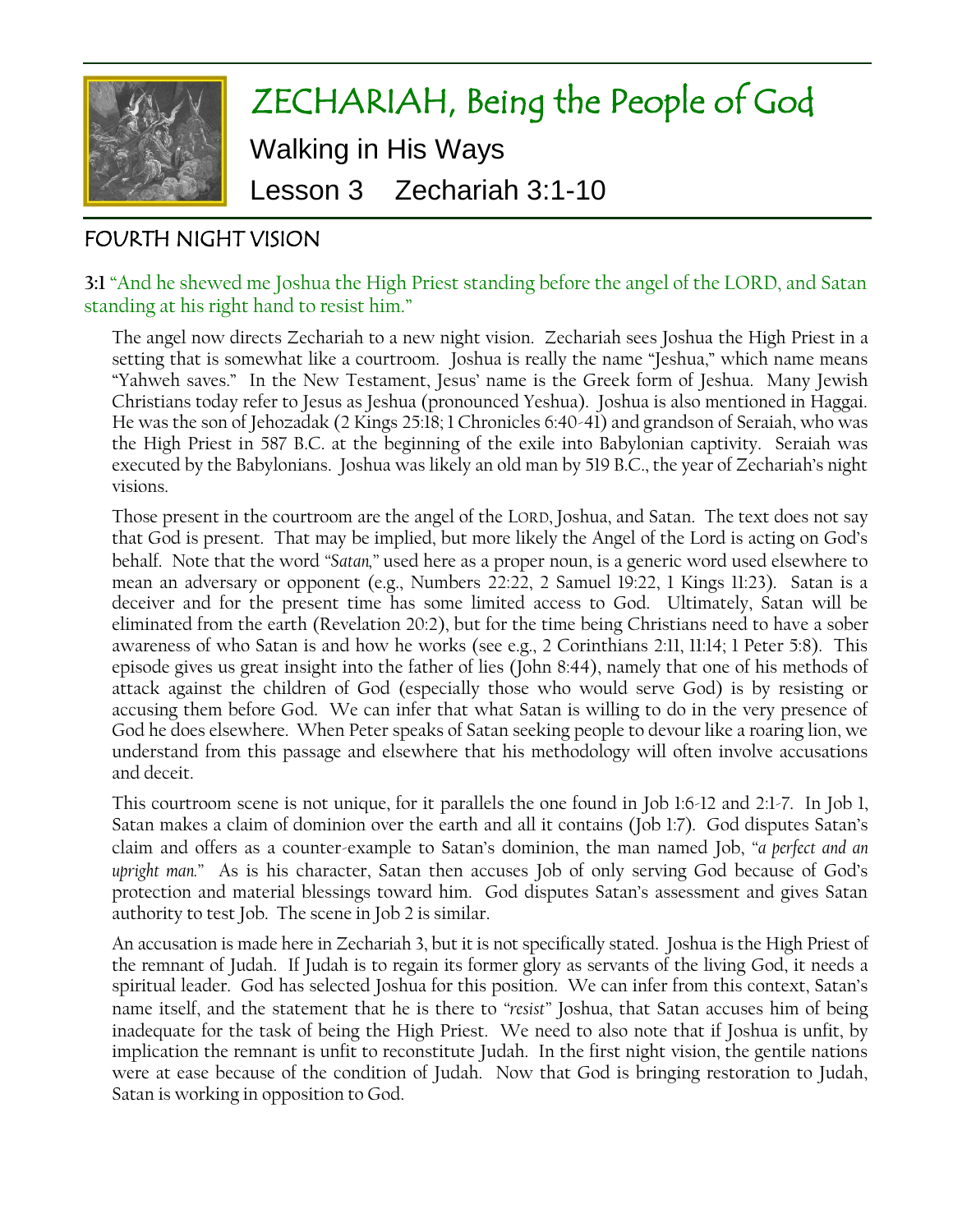- 1. Is Satan still in the business of accusing God's children? If so, to what end?
- 2. What are some concrete ways in which God's children are being accused by Satan in 2010? What are the accusations and how are they made?

# **3:2** "And the LORD said unto Satan, The LORD rebuke thee, O Satan; even the LORD that hath chosen Jerusalem rebuke thee: *is* not this a brand plucked out of the fire?"

I think Zechariah uses the first *"LORD"* to refer to the angel of the LORD. As indicated in the notes for chapter 1, this is probably Jesus, God the Son. Viewed this way, God the Son is pronouncing the ruling of God the Father, who rebukes Satan's accusations. Joshua is a brand or burning stick that God has plucked out of the fire, much as he rescued Lot from the destruction on Sodom and Gomorrah (Amos 4:11). Remember that Joshua, as high priest, stands in for the people. God initiated blessing toward Joshua and indeed toward Judah as a whole, and Satan opposes that blessing.

In every time, being the people of God requires Godly leadership. Today, God is spreading the gospel throughout the earth through local churches, and in those churches He establishes leadership. The spiritual leadership for national Israel was different than for churches today, but many of the principles are the same. A first principle that we see here is that the leader is the man God selects.

## **3:3** "Now Joshua was clothed with filthy garments, and stood before the angel."

Satan's accusation was doubtless based in part on Joshua's wardrobe, for he wears *"filthy garments."*  The phrase literally means that Joshua's raiment is covered with excrement. This is symbolic of the fact that Joshua is a sinner. In the Bible, clothing is often symbolic of a person's sinfulness or lack thereof (see e.g., Luke 9:29; Revelation 3:5, 18, 6:11, 7:9, 19:8). This does not mean that Joshua is unsaved, but merely that he is still a sinner. He needs to be ritualistically clean for his office, which requires new clothes. This parallels the cleansing of the High Priest's clothing (and the High Priest) as part of the celebration of the Day of Atonement. The difference is that this cleansing is not for the one feast, but for the keeping of the office of high priest in general. Also, we must continue to bear in mind that Joshua's problem is representative of the problem for all Judah. Zechariah's contemporary, Haggai, presented the problem in Haggai 2:10-14, which God himself concluding that, "The people of this nation are unclean in my sight." It is not as if Joshua might proclaim his innocence. He is "red handed" guilty and the vile stench of his raiment puts that beyond doubt. Like the scene that opens John 8, the guilt of the accused cannot be denied, and the accused can do nothing to fix the problem. We should also note that the angel here is probably the angel of the LORD.

## **3:4** "And he answered and spake unto those that stood before him, saying, Take away the filthy garments from him. And unto him he said, Behold, I have caused thine iniquity to pass from thee, and I will clothe thee with change of raiment."

The LORD speaks and orders that Joshua be fitted with new, clean clothing. We need not guess at the symbolism, for God states that He has caused Joshua's iniquity to pass from him. God has declared Joshua cleansed, which is symbolized by the change of raiment (see Isaiah 61:10). It is interesting to note here "change of raiment" employs a Hebrew term used only here and in Isaiah 3:22, which means "especially fine, white garments." Satan accuses Joshua of inadequacy to be high priest because he is a sinner and God makes his ruling. We might ask why God rules as He does since we know Joshua is guilty, for it is apparent from his dirty clothes. The reason is that in verse 3, Joshua *"stood before the angel."* God recognizes the future redemptive work of Jesus, not only to save sinners but to provide a continual cleansing for them. This parallels the New Testament teaching in John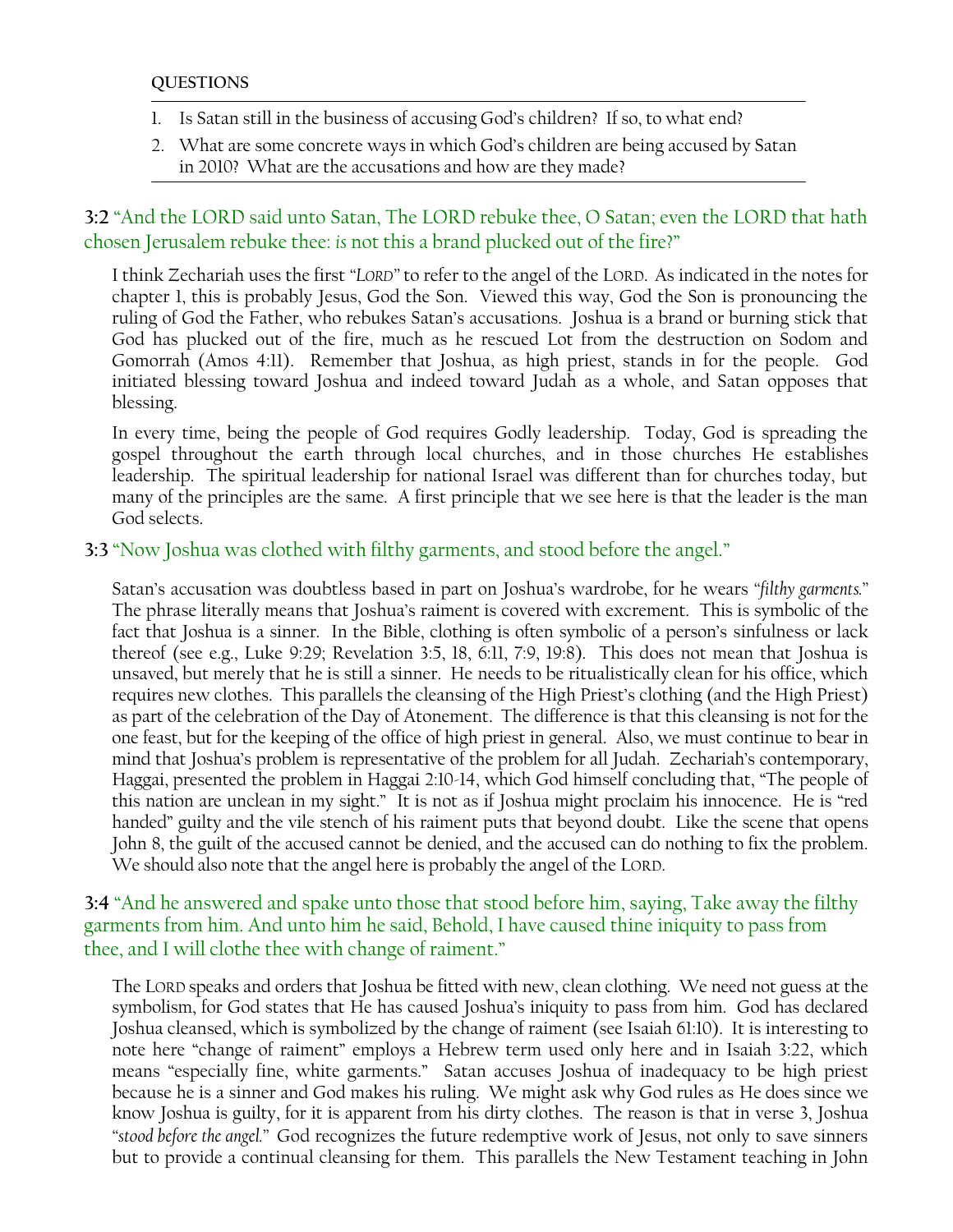13:8-10 and 1 John 1:9 regarding the cleansing from sin in a believer's life, which is done on the basis of Jesus' shed blood. At this point, Joshua is not only the man God selected for leadership, but He is qualified because of the change in raiment that God gave him.

#### **QUESTIONS**

- 3. What would it mean for a Christian today to stand before God in filthy garments?
- 4. What should a Christian's attitude be toward the condition of his spiritual garments?
- 5. Are concepts like personal confidence and self-esteem Biblical? Relate the answer to how a child of God should perceive himself/herself.

# **3:5** "And I said, Let them set a fair mitre upon his head. So they set a fair mitre upon his head, and clothed him with garments. And the angel of the LORD stood by."

Upon hearing God's ruling through the Angel of the Lord, Zechariah speaks up for Joshua and participates in the vision. He understands that Joshua will receive new clothing and calls out to make sure that the new clothing includes a *"fair mitre"* (a head-dress like a turban). The new head-dress is fitting to the dignity of Joshua's position as high priest, whose mitres typically bore the inscription, "Holy To The Lord." (Exodus 28:36; 39:30). Zechariah's participation here indicates that he both understands and supports what God is doing, and it may be that God allowed his participation for this reason. We are not told who the *"they"* are, but should probably understand that angels have clothed Joshua. Zechariah mentions almost in passing that *"the angel of the LORD stood by."* This suggests that what is done is with His approval and under His direction.

**3:6** "And the angel of the LORD protested unto Joshua, saying, **7** Thus saith the LORD of hosts; If thou wilt walk in my ways, and if thou wilt keep my charge, then thou shalt also judge my house, and shalt also keep my courts, and I will give thee places to walk among these that stand by."

We should not take the word *"protested"* in verse 6 to indicate opposition, but rather a charge or direction is given to Joshua. The angel of the LORD speaks on behalf of the LORD. This verse must be understood in its covenant context. Israel was covenanted with God under what is often referred to as the Mosaic Covenant. God made promises to Israel, but these promises required Israel's obedience (e.g., Deuteronomy 10:12-22, 28:9). Here, Joshua is promised three things:

- 1) That he will judge or govern *"my house,"* that is, the Temple (this means that God is saying the Temple will be reconstructed in Joshua's lifetime while he is still high priest).
- 2) He will govern the courtyards around the Temple (this indicates the completion of the courtyards under Joshua's leadership).
- 3) He will have access to God like the angels that stand by (*"these that stand by"*).

In order for Joshua to receive this authority, he must keep God's ways ("walk in My ways") and must carry out his priestly duties ("keep My charge"). This explains the reason God gave Joshua the new raiment symbolizing his cleansing; it was preparatory for Joshua's role as high priest and the promises God has for him that require his obedience and therefore continued cleansing.

#### **QUESTION**

6. What is the general principle taught in verse 7 and what are some concrete ways it plays out in a Christian's daily life today?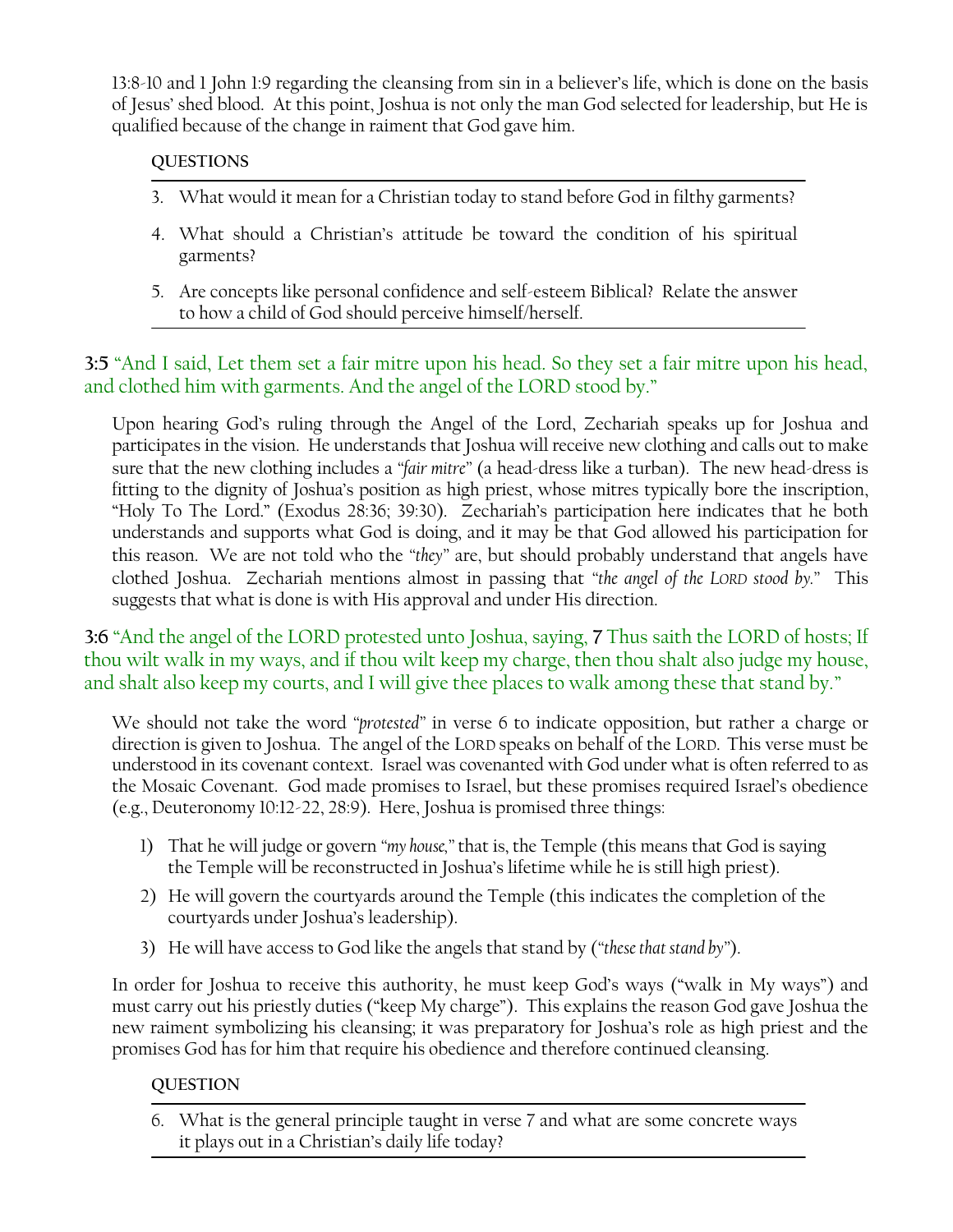#### **3:8** "Hear now, O Joshua the High Priest, thou, and thy fellows that sit before thee: for they *are* men wondered at: for, behold, I will bring forth my servant the BRANCH."

God speaks to Joshua the High Priest and the other priests (these are Levites; *"thy fellows that sit before thee"*) that serve under him. God says that the priests before Joshua are a sign. It would not make sense to have a high priest and priests serving under him without a Temple. The presence of *"thy fellows"* surely indicates that the Temple will be completed. But probably, in view of the rest of the verse and the reference to the Branch, *"thy fellows"* means much more. They prefigure a future priestly Israel, consistent with the Old Testament promise to Israel and the New Testament teachings about all those that identify with Jesus Christ by faith being a priestly nation. (Exodus 19:5-6; 1 Peter 2:9). Related to that promise is God's promise to bring forth *"my servant the BRANCH."* The translation capitalizes *"BRANCH"* because the term is understood to be a specific reference to a person. It is a messianic title that speaks of the one that would come in the line of David as the Messiah, namely Jesus (Psalm 132:17; Jeremiah 23:5-6, 33:15-16). Zechariah will use the term again in 6:12 to indicate the Messiah. Thus, Joshua, and by extension all of Judah, will be given this prophecy to encourage him to live in view of what God is presently doing and in how that present work fits in with the future eschatological plans of God.

## **3:9** "For behold the stone that I have laid before Joshua; upon one stone *shall be* seven eyes: behold, I will engrave the graving thereof, saith the LORD of hosts, and I will remove the iniquity of that land in one day."

Identifying the stone has caused much debate about this passage. Leading explanations are that the stone (1) represents the future Messiah, (2) is a cornerstone or capstone for the Temple that is about to be built, and (3) that the stone is like the stones on the High Priest's vest that represent the tribes of Israel. The reconstituted Judah must have a qualified high priest and a qualified temple. Central to the messages of both Zechariah and Haggai are the rebuilding of the temple. I think this chapter presents both a qualified high priest and temple, both of which point forward to Jesus Christ. Joshua would likely understand the stone as a stone use for construction, consistent with the earlier references to plumb lines. But this stone is unique. A stone is often a symbol of Messiah (see Psalm 118:22-23; Isaiah 8:13-15; Matthew 21:42; 1 Peter 2:7-8). The cornerstone of large construction projects in the ancient world had inscriptions, typically to the ruler that ordered the construction.

We are not told what the inscription on this stone says, although some take it to be the latter phrase in the verse about taking away iniquity in one day. In any event, this inscription is done by God, it is His Word, etched in stone like the Decalogue (Ten Commandments), and speaks to the purpose of the Temple, namely the removal of sin from Israel. In a functional sense, that was one of the purposes of the Temple. The High Priest would annually enter the Holy of Holies as part of the Day of Atonement (or Yom Kippur) and in that one day Israel's sins were removed until the Feast had to be repeated the next year. The Day of Atonement required a Temple. Surely Joshua was to understand that God was promising the completion of the Temple and the full reinstitution of the priestly work there.

Also note that this stone has seven eyes, identified later in Zechariah 4:10 as *"the eyes of the LORD, which run to and fro through the whole earth."* In Revelation 5:5-6, God combines the ideas of Jesus as the Branch or Root of David, as well as having on Himself the seven eyes of God:

**5:5** "And one of the elders saith unto me, Weep not: behold, the Lion of the tribe of Juda, the Root of David, hath prevailed to open the book, and to loose the seven seals thereof. **6** And I beheld, and, lo, in the midst of the throne and of the four beasts, and in the midst of the elders, stood a Lamb as it had been slain, having seven horns and seven eyes, which are the seven Spirits of God sent forth into all the earth."